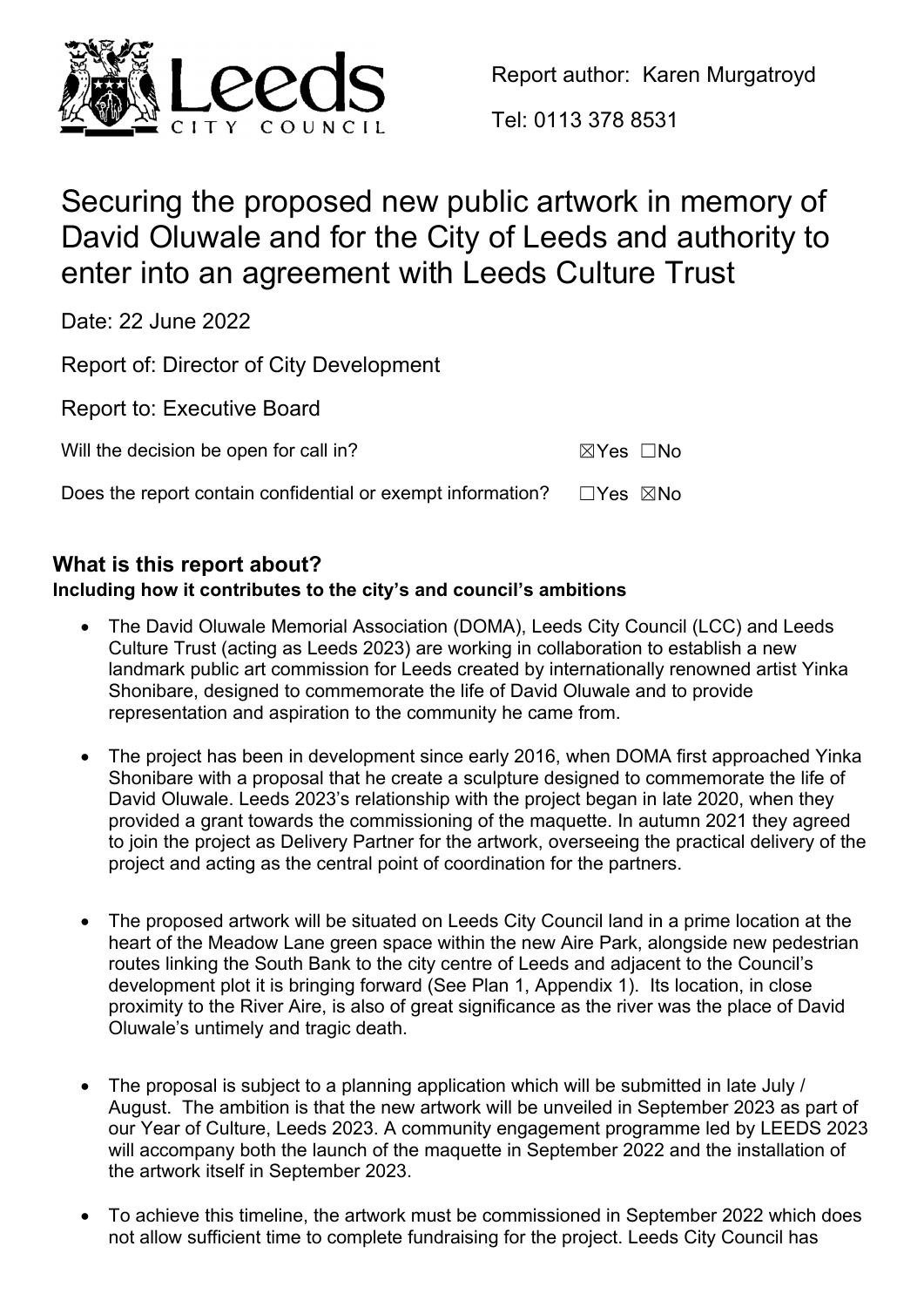therefore been asked to underwrite the delivery of the project so that the project can proceed whilst fundraising continues in parallel. A full fundraising strategy has been developed by Leeds 2023 with early conversations with potential funders such as Arts Council England being positive. The total cost of the project is expected to be £1.83m.

- Leeds City Council has agreed in principle to the Council owning and maintaining the artwork with agreement in detail being sought once a detailed design has been developed and whole lifecycle maintenance costs are available.
- This new artwork will deliver a key set of impacts for the city of Leeds and wider region. It will draw a new cross section of visitors, thus boosting economic recovery from the pandemic. It will enable and encourage people to experience both active and natural spaces, and it will be a major cultural asset to the city, the region and the UK as a whole.
- There is identified need for a more inclusive approach to artworks in Leeds. The development of Aire Park and the South Bank, and the Leeds 2023 year of culture, provide a great opportunity to bring in world-class creativity to do that. This will not only deliver interest, beauty, and colour, but will enhance the surrounding green public spaces and wider developments. Aims of social cohesion, active lifestyles and uplifted land value can be unlocked by art with global and local significance which will draw attention and bring people together while delivering local economic benefit simultaneously.

# **Recommendations**

- a) Executive Board is asked to approve that LCC front funds the cost of the project up to £1.83m, held against the capital programme contingency reserve. The amount held against the reserve will be reduced as the fundraising progresses.
- b) Authority to enter into an agreement with Leeds Culture Trust to set out the respective obligations between the parties with regard to delivering the project.

# **Why is the proposal being put forward?**

- 1 As part of Leeds' vision to be the best city in the UK, equality and diversity feature highly on the list of priorities for Leeds City Council and are key factors in the delivery of this project. LCC commissioned an independent Statues Review in July and August 2020 amid calls from anti-racism campaigners across the UK for sculptures and other public artwork to better reflect themes such as diversity and inclusivity. The recommendations of the review were discussed and agreed at Executive Board on 21 October 2020. It confirmed underrepresentation of diverse communities and their stories within the city's public spaces and public art portfolio. One recommendation from the review is to *"commission works of art that commemorate the varied contributions of the diverse citizens of Leeds."* It is hoped that Yinka Shonibare's artwork will underline the city's commitment to telling the story of all its residents, past and present and that this project will support the delivery of this recommendation.
- 2 A new landmark public artwork is being commissioned for Leeds created by internationally renowned artist Yinka Shonibare, designed to commemorate the life of David Oluwale and to provide representation and aspiration to the communities of African heritage and to stimulate discussion of the issues his life and death represent for Leeds today. It is being developed in partnership by Leeds City Council (LCC), Leeds 2023 and the David Oluwale Memorial Association (DOMA).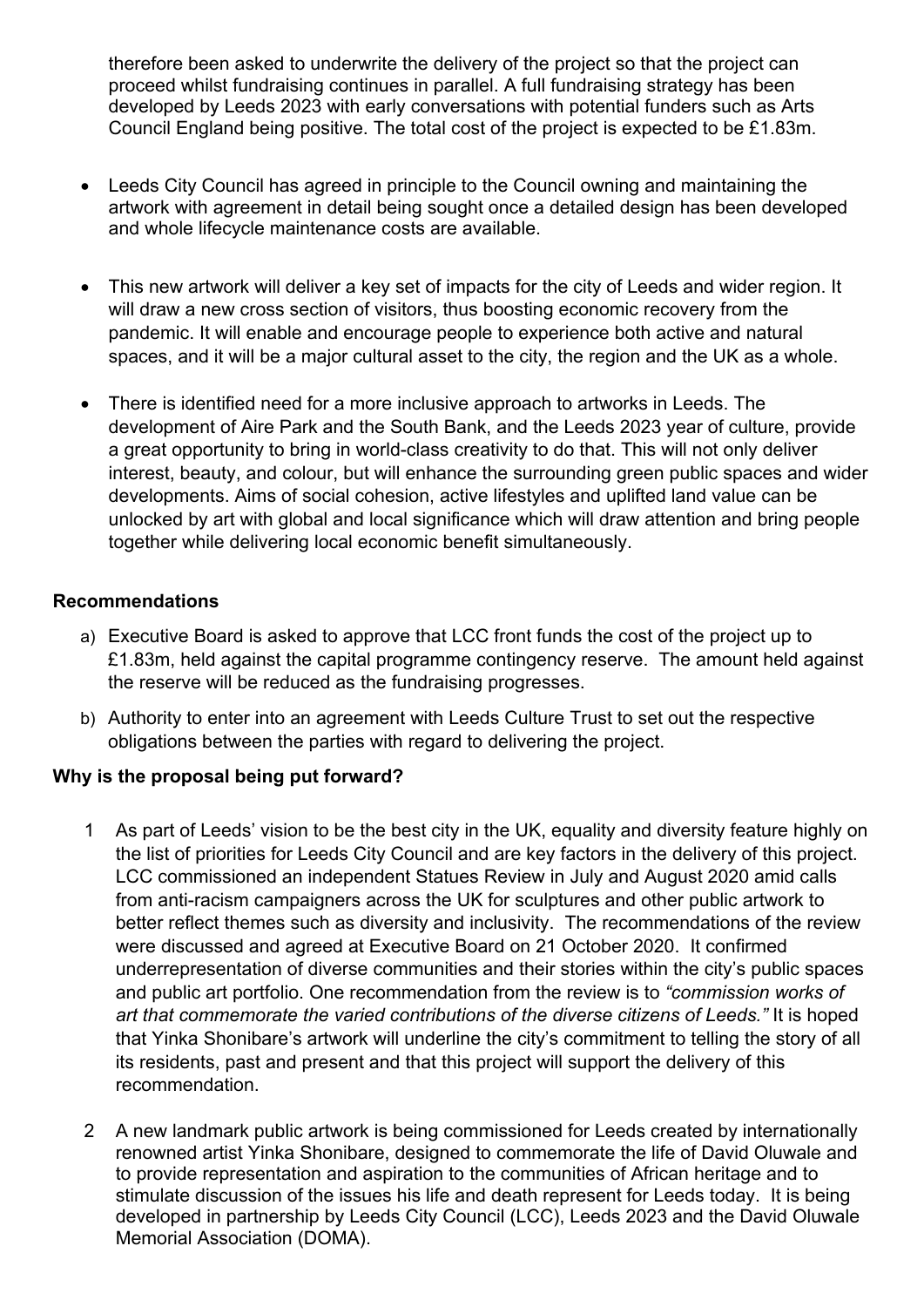- 3 The new artwork will provide a focal point for hope, aspiration and looking forward into a better future. It is important to note that the work is a celebration of progress made in racial equality/equity within the city as much as it is marking a difficult chapter of Leeds history – it will be bright, beautiful, eye catching and playful. The artwork will be installed in Leeds' newest green space, Aire Park, and will be a significant addition to Leeds' cultural landscape. Standing 10 metres high and representing a hibiscus flower, the artwork's surrounding landscape will be a place of contemplation; a future space for curated events; and a busy throughfare with new pedestrian routes linking the town, Aire Park and the new David Oluwale footbridge across the River Aire.
- 4 The artwork will open up important discussions surrounding the themes of David Oluwale's life and death, including mental health, homelessness, racism, destitution, migration and policing, as well as conversations about the role of art and sculpture within the context of society today. Importantly, the project will profile the work of a black artist in a field where there has been increased criticism in recent years for lack of diversity and will draw visitors to the area to admire its significance and beauty.
- 5 The recent theft of the Blue Plaque for David Oluwale from Leeds Bridge led to national media coverage and a successful crowd-funding campaign to replace the plaque. These events have brought David Oluwale firmly into the public eye and have added to the case to commission artwork of this nature to recognise his life and to provide a focal point the city's response to racism and discrimination.
- 6 Leeds City Council has agreed in principle to the Council owning and maintaining the artwork with agreement in detail being sought once a detailed design has been developed and whole lifecycle maintenance costs are available.
- 7 To help ease risks surrounding the funding timeline, increase funder confidence and secure maximum amounts, it is proposed that LCC front funds the project.
- 8 Current costs of the project stand at £1.83m and LEEDS 2023 has a fundraising strategy covering several sources of funding including trusts and foundations, grant in aid, corporate giving, crowdfunding, individual giving and higher education institutions.
- 9 The majority of funding is expected to come from Grant in Aid from Arts Council England and the National Lottery Heritage Fund. Initial discussions with each organisation have been positive, particularly in view of recent events surrounding the theft of the Oluwale blue plaque, but feedback from expressions of interest can take 8 weeks, with the full application process taking up to 24 weeks.
- 10 It is therefore proposed that LCC front funds the cost of the project up to £1.83m, held against the capital programme reserve. The amount held against the reserve will be reduced as the fundraising progresses.
- 11 Leeds lacks large scale modern public artworks. Antony Gormley's Brick Man is often cited as a missed opportunity for the city. Accordingly, this project offers Leeds the opportunity to deliver a significant installation that provides inspiration, ambition and representation to the community, whilst also representing value for money through the third-party funding proposed.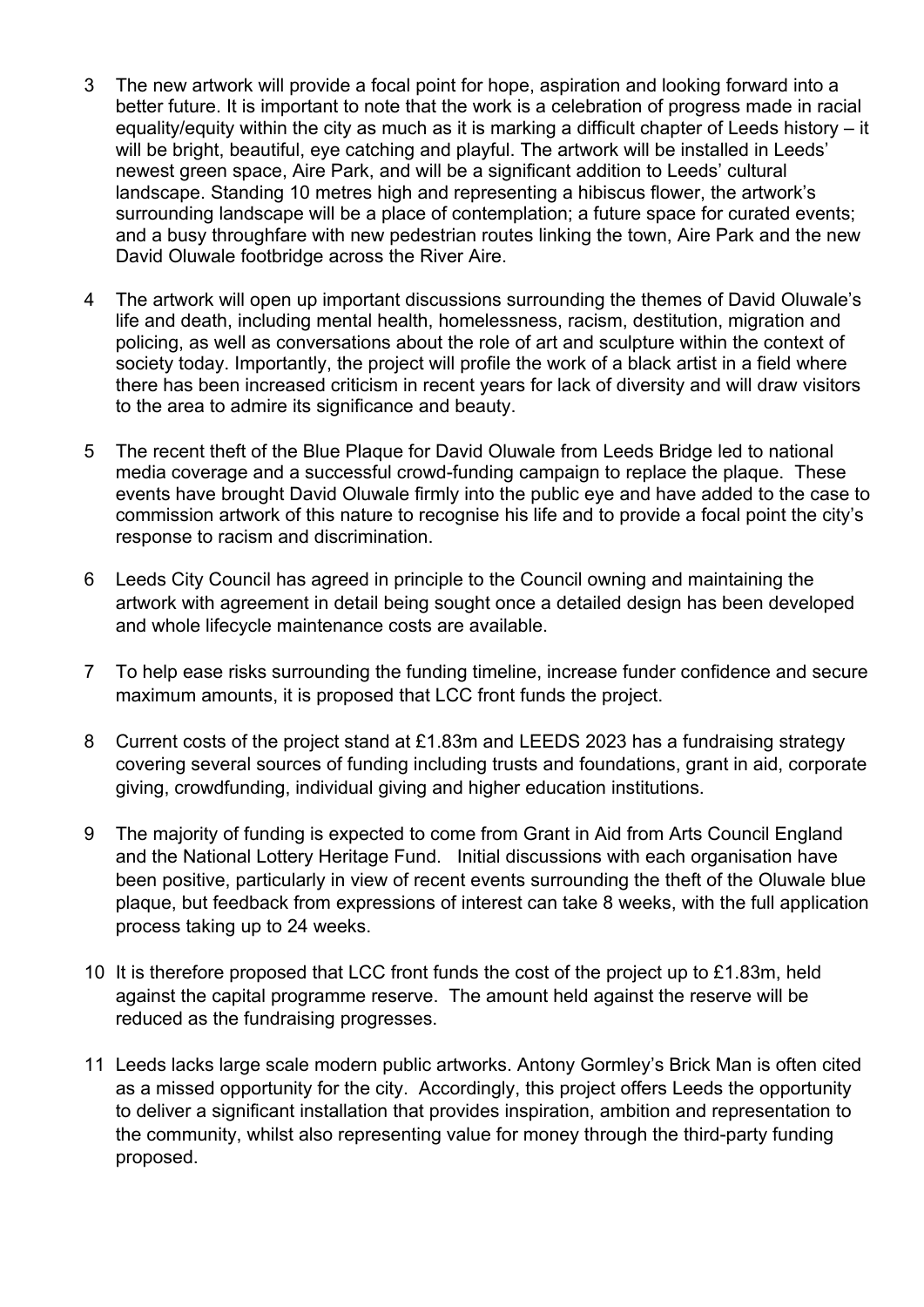- 12 Yinka Shonibare has produced public artworks all over the world most notably his 'wind sculpture' series. This will be his first permanent sculptural artwork in the UK and so a significant piece within his body of work and linked to an important Leeds story. As such, it is likely to draw visitors to this part of Leeds from outside the city.
- 13 An events programme linked to the artwork has been developed by LEEDS 2023 (working in collaboration with DOMA) to engage the whole community and reach diverse populations, rooting the artwork within the narrative of Leeds and its people. Events led by LEEDS 2023 will include work with a range of schools and education settings, with community groups and with families and individuals. This work will not only share the cultural and creative benefits of experiencing such an artwork, but also generate the anticipated cohesive impact of learning the story of David Oluwale and why this piece and its location is meaningful.
- 14 Mott MacDonald produced an Economic Impact Study in December 2021 on the proposal for a "Yinka Shonibare Artwork in Leeds". The analysis concluded that the project could generate a benefit cost ratio of 2.02, meaning that for every pound spent, just over two pounds of net present social value could be delivered. HM Treasury considers a benefit cost ratio of greater than 2.0 to be high value for money. The study used two key measures to assess the potential impact:
	- The value of the proposals to pedestrians, cyclists and local residents.
	- The value of cultural participation through the uplift in wellbeing of project beneficiaries.
- 15 The Mott MacDonald study also found that the Shonibare artwork has several qualitative socio-economic benefits including:
	- National and international exposure.
	- Enhanced employment levels in the area.
	- Visitor spending.
	- Improved commercial climate.
	- Land value uplift.
	- Equality awareness and social cohesion.
	- Aspiration benefits of underrepresented groups within the community.
- 16 The artwork will help to promote equality, diversity, cohesion and integration within the local community and the wider city. The artwork will also help to address the issues raised in the recent statues review and strengthen the representation of Leeds' diverse communities. The events programme to be led by LEEDS 2023 will have a cohesive impact on communities and give aspiration to the communities of African heritage by stimulating discussion of the issues which David Oluwale's life and death represent for Leeds today. Disabled access to the artwork and the wider Aire Park area will be ensured as part of the groundwork planning so that there is equal access to all communities to enjoy the artwork up close.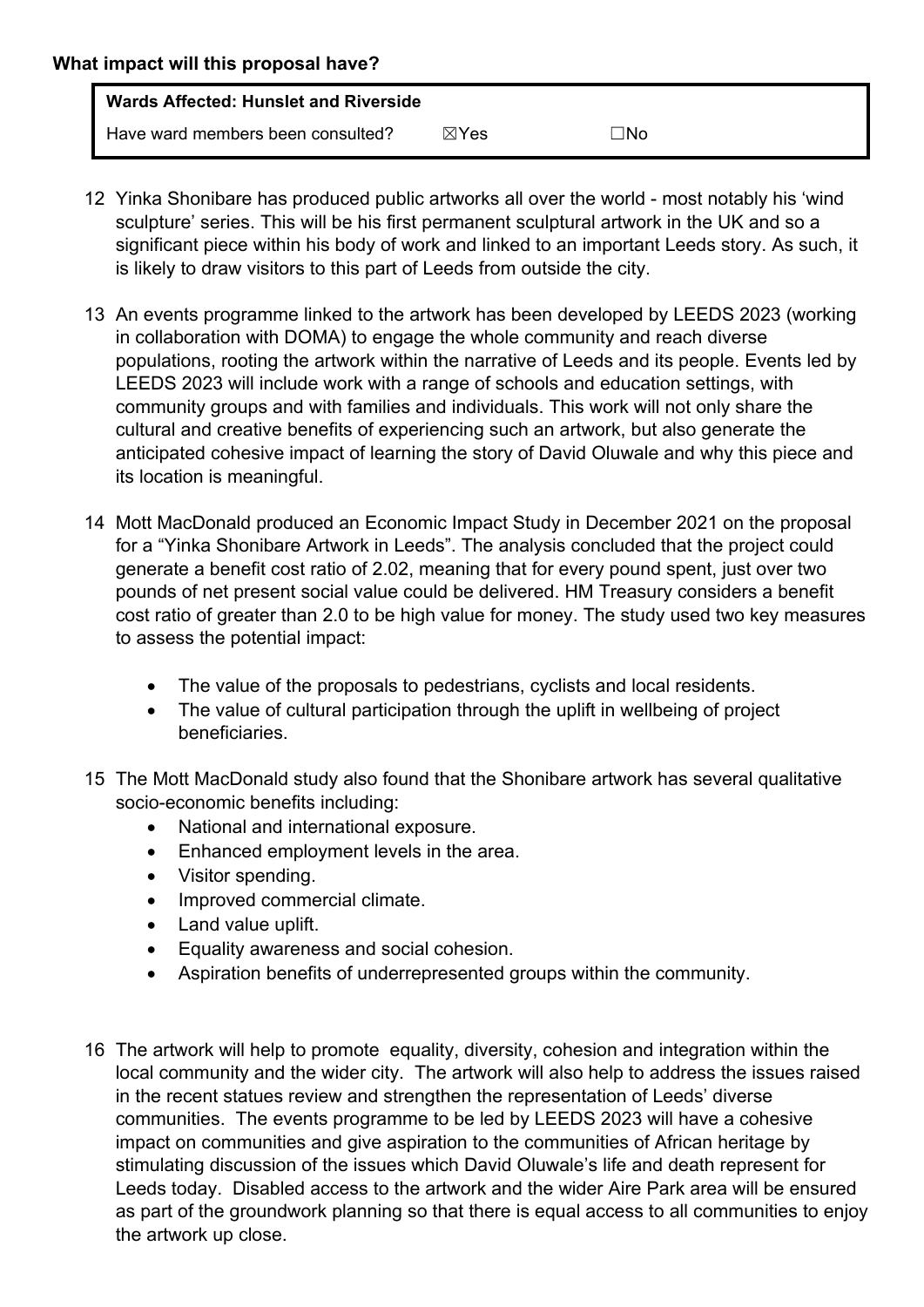## **What consultation and engagement has taken place?**

- 17 Consultation has taken place with DOMA. As DOMA has been working on the project since 2016, with LEEDS 2023 getting involved from late 2020, the project was previously led at a political level by Baroness Blake, the former Leader of the Council. Subsequent engagement and support has been secured from the Deputy Leader for Economy, Culture and Education, the Executive Board member for Public Health and Active Lifestyles and the three ward councillors.
- 18 Community engagement is being primarily led by DOMA, with liaison and support from LEEDS 2023.

### **What are the resource implications?**

- 19 LCC front funds the cost of the new artwork to a maximum of £1.83m held against the capital programme contingency reserve. The amount held against the reserve will be reduced as fundraising progresses.
- 20 The total cost of £1.83m is spread over two years as set out in the table below. It includes the cost of feasibility at £103k, artwork production costs of £1.435m, landscaping costs of £100k, project management costs of £72.5k, evaluation set at £5k and a contingency of £97k set at 5.65% across the project and slightly higher for the cost of materials to take into account the current high rate of inflation.
- 21 LCC has already installed a concrete footer in Aire Park on which the artwork will be installed and Planet IE will be completing the landscaping. Installation will be commissioned by the artist's studio. All costs for groundworks and installation are included in the budget below.
- 22 A full fund-raising plan has been put together by a specialist team at LEEDS 2023 which includes applications to the National Lottery Heritage Fund for up to £200k, an Arts Council application for up to £500k, corporate giving, Higher Education Institutes, major giving and individual giving such as crowdfunding. An approach will also be made to the West Yorkshire Combined Authority for a funding contribution. LCC is working in close partnership with the LEEDS 2023 fund raising team in approaching potential funders and developing applications.
- 23 LEEDS 2023 are currently in discussion with the Shonibare studio and gallery about a potential reduction in the production cost of the artwork by £400k and early discussions are looking positive. The gallery has also offered to help identify and facilitate asks to international trusts and foundations and disclose existing relationships in which they can support the fundraising pipeline. They are also advising on the production of limited-edition maquettes, price points and retail which could generate significant income.
- 24 Revenue funding of £46k will be required for maintenance costs over the course of 15 years. This will fund the cost of a 6 monthly clean and for the paint work to be touched up twice over a 15-year period. A further £15k of revenue costs over the course of 15 years will be required for an additional CCTV camera, should it be needed. LEEDS 2023 have been asked to identify funding to cover these revenue costs, which would otherwise need to be covered by LCC.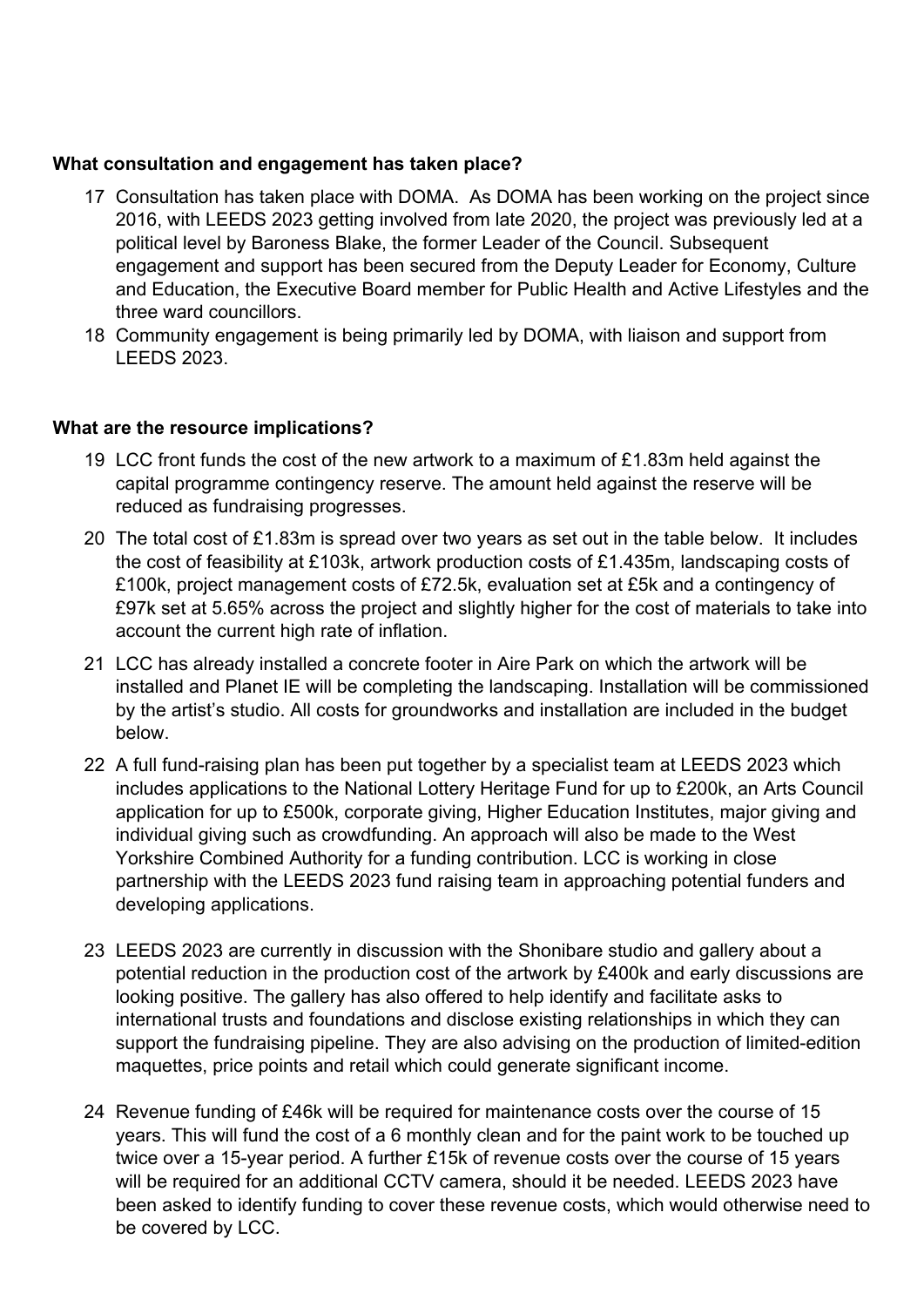| <b>Previous total Authority</b> | <b>TOTAL</b> | <b>TO MARCH</b>    | <b>FORECAST</b> |                 |         |         |           |  |  |
|---------------------------------|--------------|--------------------|-----------------|-----------------|---------|---------|-----------|--|--|
| to Spend on this scheme         |              | 2022               | 2022/23         | 2023/24         | 2024/25 | 2025/26 | $2026$ on |  |  |
|                                 | £000's       | £000's             | £000's          | £000's          | £000's  | £000's  | £000's    |  |  |
| LAND(1)                         | 0.0          |                    |                 |                 |         |         |           |  |  |
| CONSTRUCTION (3)                | 0.0          |                    |                 |                 |         |         |           |  |  |
| FURN & EQPT (5)                 | 0.0          |                    |                 |                 |         |         |           |  |  |
| INTERNAL DESIGN FEES (6)        | 0.0          |                    |                 |                 |         |         |           |  |  |
| OTHER FEES / COSTS (7)          | 0.0          |                    |                 |                 |         |         |           |  |  |
| TOTALS                          | 0.0          | 0.0                | 0.0             | 0.0             | 0.0     | 0.0     | 0.0       |  |  |
|                                 |              |                    |                 |                 |         |         |           |  |  |
| <b>Authority to Spend</b>       | <b>OTAL</b>  | TO MARCH           |                 | <b>FORECAST</b> |         |         |           |  |  |
| required for this Approval      |              | 2022               | 2022/23         | 2023/24         | 2024/25 | 2025/26 | $2026$ on |  |  |
|                                 | E000's       | £000's             | £000's          | £000's          | £000's  | £000's  | £000's    |  |  |
| LAND(1)                         | 0.0          |                    |                 |                 |         |         |           |  |  |
| CONSTRUCTION (3)                | 1535.4       |                    | 1215.4          | 320.0           |         |         |           |  |  |
| FURN & EQPT (5)                 | 16.0         |                    |                 | 16.0            |         |         |           |  |  |
| INTERNAL DESIGN FEES (6)        | 0.0          |                    |                 |                 |         |         |           |  |  |
| OTHER FEES / COSTS (7)          | 277.4        |                    | 228.0           | 49.5            |         |         |           |  |  |
| TOTALS                          | 1828.81      | 0.0                | 1443.4          | 385.5           | 0.0     | 0.0     | 0.0       |  |  |
|                                 |              |                    |                 |                 |         |         |           |  |  |
| <b>Total overall Funding</b>    | <b>OTAL</b>  | <b>MARCH</b><br>го | <b>FORECAST</b> |                 |         |         |           |  |  |
| (As per latest Capital          |              | 2022               | 2022/23         | 2023/24         | 2024/25 | 2025/26 | $2026$ on |  |  |
| Programme)                      | £000's       | £000's             | £000's          | £000's          | £000's  | £000's  | £000's    |  |  |
| <b>LCC Corporate Borrowing</b>  | 1828.8       |                    | 1443.4          | 385.5           |         |         |           |  |  |
| <b>Total Funding</b>            | 1828.8       | 0.0                | 1443.4          | 385.5           | 0.0     | 0.0     | 0.0       |  |  |
|                                 |              |                    |                 |                 |         |         |           |  |  |
| <b>Balance / Shortfall =</b>    | 0.0          | 0.0                | 0.0             | 0.0             | 0.0     | 0.0     | 0.0       |  |  |

| <b>REVENUE EFFECTS</b>         | 2022/23 | 2023/24<br><b>SUBSEQUENT</b><br><b>YEARS</b> |
|--------------------------------|---------|----------------------------------------------|
|                                | £000's  | £000'S                                       |
| EMPLOYEES                      |         |                                              |
| <b>PREMISES COSTS</b>          |         |                                              |
| <b>SUPPLIES &amp; SERVICES</b> |         | 61.0                                         |
| EXTERNAL INCOME GENERATED      |         |                                              |

# **What are the legal implications?**

- 25 The front funding which is proposed to be paid to Leeds Culture Trust does not fall within the remit of the Public Contracts Regulations 2015 and therefore this is not relevant for the purposes of the procurement regulations as it is not a services contract. Furthermore, the funds are not intended to be paid to Leeds Culture Trust by means of a grant agreement.
- 26 LCC and Leeds Culture Trust shall enter into an agreement to set how Leeds 2023 intend to deliver the project which sets out feasibility (including obtaining planning permission), fundraising for the artwork and liaising with the artist and the artist's foundation.
- 27 Following its completion, ownership of the artwork shall transfer to Leeds City Council and both Leeds City Council and Leeds Culture Trust shall enter into a deed of gift to facilitate the transfer of ownership.
- 28 Detailed legal advice will need to be sought to determine the legal power available to facilitate the payment of the front-funding by LCC to Leeds Culture Trust to ensure it does not fall foul of the Subsidy Control Act 2022.

#### **What are the key risks and how are they being managed?**

29 The recent disappearance of the David Oluwale blue plaque from Leeds Bridge has raised great interest from local and national media as well as from Leeds residents and means that there is an opportunity for the artwork to attract potential funders keen to support a project which promotes racial equality and diversity. However, security of the artwork is a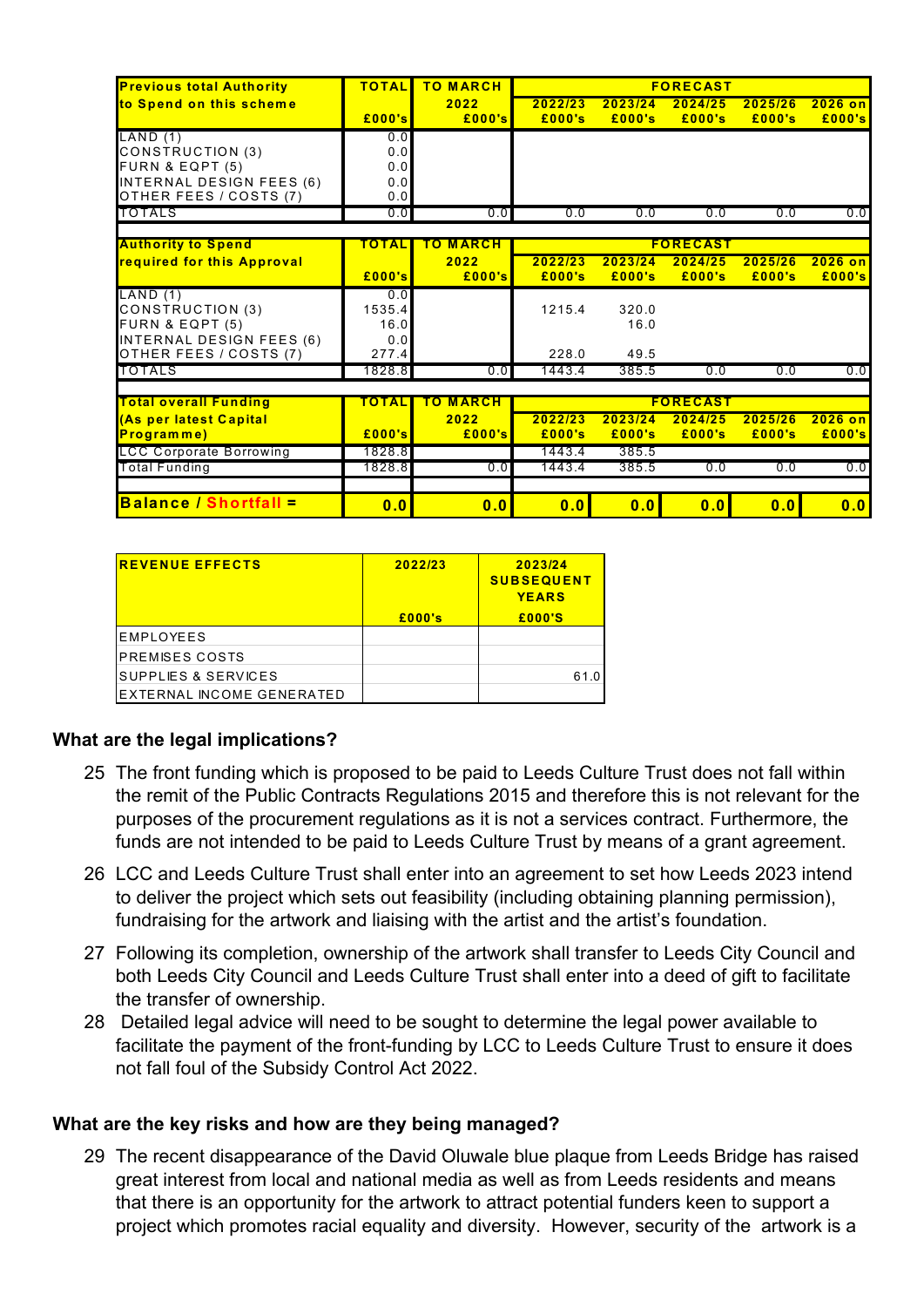major factor to consider, given the theft of the blue plaque. Specialist advice is being sought around the artwork, with a number of security measures already planned including:

- Aire Park will have hostile vehicle mitigation to prevent vehicular damage to the public or to the artwork as part of its anti-terrorism provision.
- Following the removal of the blue plaque, both the Shonibare Studio and Planit-IE have been asked to prioritise anti-vandalism and anti-terrorist measures within the design, whilst considering access and aesthetics. The Studio has already committed to using a layer of anti-graffiti paint.
- Meadow Lane already has a CCTV camera in place and one is to go on the southside of the David Oluwale footbridge, but if a new camera needs to be secured for the artwork itself then this would fall to the council to fund at a cost of £16k for set up and install and a yearly revenue cost of £1,000. Discussions are taking place with the LEEDS 2023 fundraising team to identify potential donors who could contribute towards additional security and maintenance costs.
- 30 The current geopolitical context and energy crisis could impact the investments of trusts and foundations globally and shift the focus of support to humanitarian efforts. Profit levels within businesses are also likely to be impacted as the economy moves towards recession, making fundraising efforts more difficult. Consequently, a risk remains that the funding target may not be met within the timescale envisaged. However, a fully developed fundraising strategy is already underway, with LEEDS 2023 with KPIs around fundraising drawn up in a formal contract between LCC and LEEDS 2023.
- 31 There is also a risk of an increase in the price of materials given current rates of inflation and an unstable economic climate. A contingency has been built into the budget at 5.65% across the project and 9% for materials in order to mitigate this risk and build in flexibility. The benefit of the council front funding the project is that materials could be ordered as soon as possible to avoid uncertainty around future price increases.
- 32 Although there is optimism around a likely reduction in production costs following early discussions with the artist's studio and a fundraising plan is in place, if the fundraising is insufficient to cover the costs of the artwork then the funding shortfall would rest with the Council. If the costs were to fall to LCC then any shortfall would be managed by the Capital Programme Reserve.

# **Does this proposal support the council's 3 Key Pillars?**

☒Inclusive Growth ☒Health and Wellbeing ☒Climate Emergency

33 The project will help deliver inclusive growth in Leeds by adding a significant and history making visitor attraction to Aire Park, the South Bank and the expanding city centre. There is a large and growing body of evidence showing that the arts have a strong role in improving well-being and social cohesion, indeed recommending arts engagement to deliver these outcomes. In this way, the project will provide health and wellbeing for many individuals, communities and families. It will provide a focal point for celebrating our varied cultures and the contributions of diverse citizens of Leeds. The project is situated at the heart of a new green space being developed in the South Bank, encouraging people to visit green spaces. A sustainability statement in terms of process and materials is in preparation by the Shonibare studio.

# **Options, timescales and measuring success**